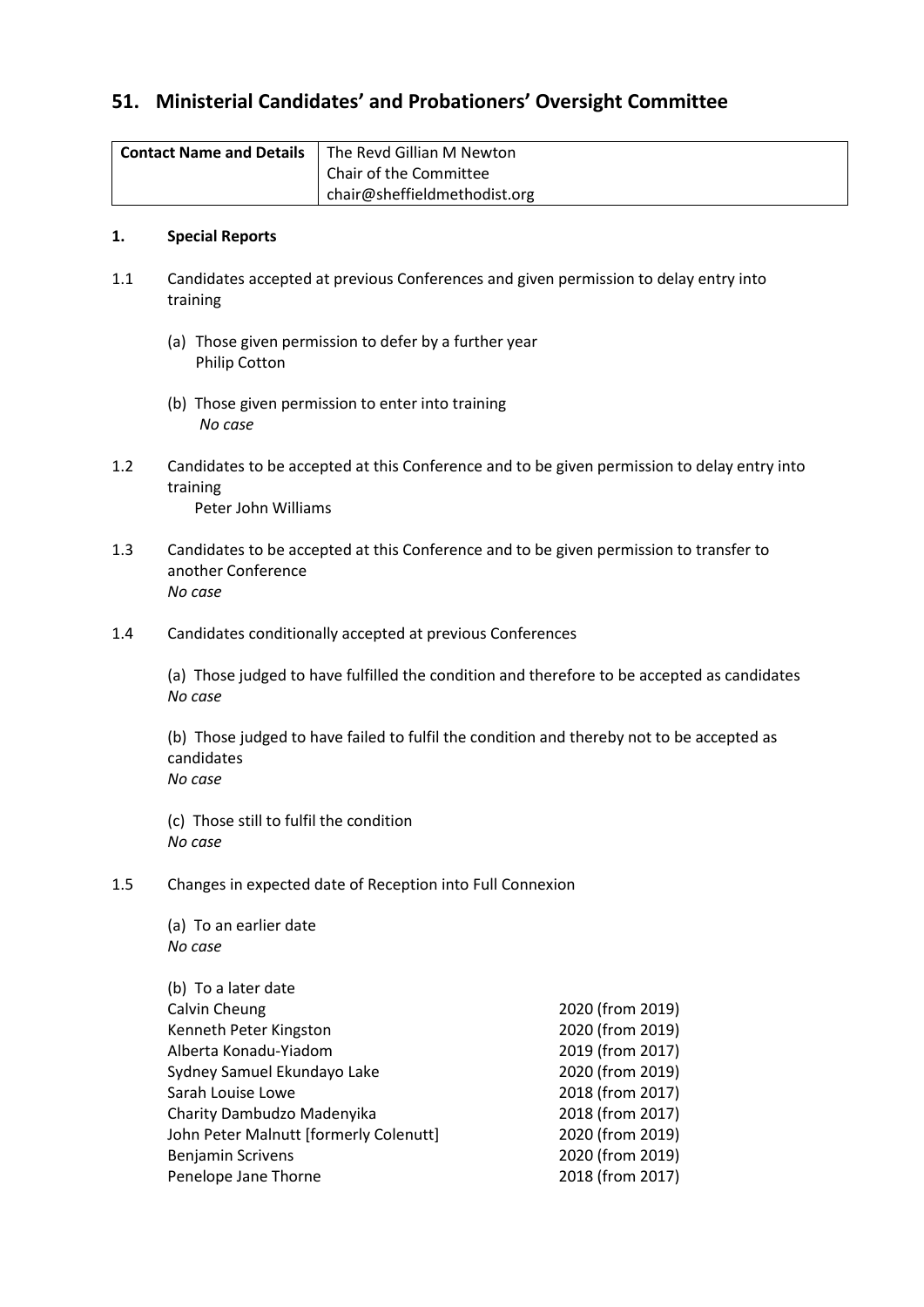- 1.6 Special cases Simon Young Lindsey Josephine Philpot
- 1.7 Deferment or suspension under SO 726
	- (a) Student presbyters *No case*
	- (b) Probationers *No case*
- 1.8 Withdrawals under SO 727
	- (a) Candidates *No case*
	- (b) Student presbyters *No case*
	- (c) Probationers *No case*
- 1.9 Transfer to other Conferences or Churches *No case*
- 1.10 Reinstatements under SO 761
	- (a) Student presbyters *No case*
	- (b) Probationers Cliff Shanganya
- 1.11 Discipline *No case*
- 1.12 Discontinuance under SO 031(4) *No case*

### **\*\*\*RESOLUTION** (Presbyteral Session)

**51/1. The Conference adopted the special reports of the Ministerial Candidates and Probationers Oversight Committee.**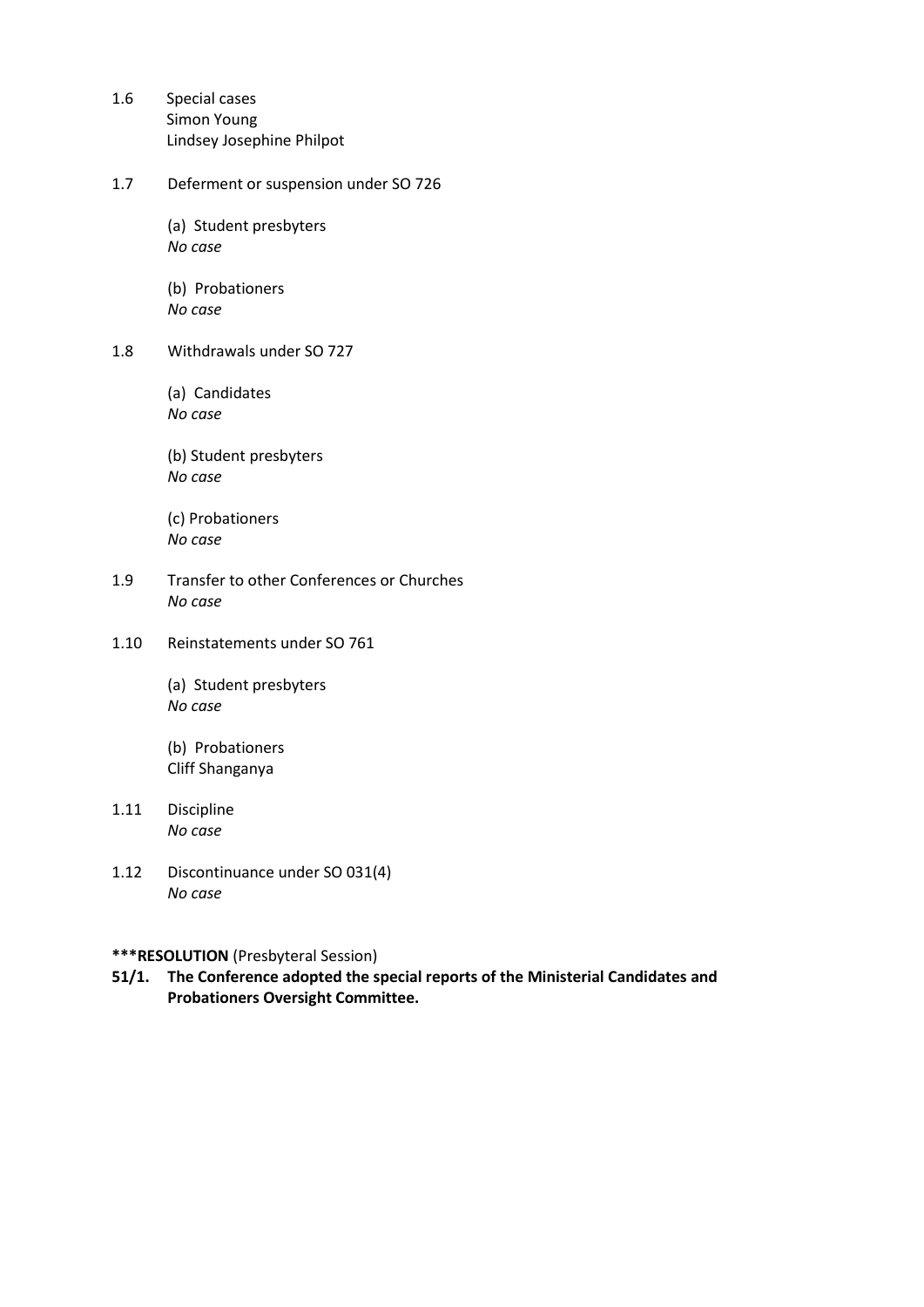#### **2. Candidates for Presbyteral Ministry**

#### **\*\*\*RESOLUTION** (Presbyteral Session)

**51/2. The Conference resolved to recommend to the Representative Session for training those persons whose names have been duly presented to it.**

#### **\*\*\*RESOLUTION** (Representative Session)

**51/3. The Conference resolved by a Standing Vote that it accepts for training unconditionally or conditionally as the case may be the candidates for presbyteral ministry recommended by the Presbyteral Session whose names are recorded in the Daily Record for that Session.**

#### **3. Preachers recommended for continuance on trial**

*In the following lists:*

\* = *change from the lists approved by the 2016 Conference*

+ = *candidates accepted by the 2016 Conference* 

| Surname         | First name(s)               | Due to be received  |
|-----------------|-----------------------------|---------------------|
|                 |                             | into Full Connexion |
| Agyam           | Moses Kweku                 | 2018                |
| Akam            | Esther                      | 2020                |
| Anderson        | Clare                       | 2020                |
| <b>Atkins</b>   | Victoria Jane               | 2018                |
| + Attwell       | Dalwyn Ronald               | 2020                |
| Baek            | Kido                        | 2019                |
| + Balsdon       | Daniel James                | 2020                |
| <b>Bintliff</b> | David Jonathan              | 2019                |
| <b>Borrett</b>  | Raymond Frederick Paul      | 2019                |
| <b>Boxall</b>   | Stephen John                | 2018                |
| <b>Braund</b>   | Jane Elizabeth              | 2018                |
| <b>Briggs</b>   | Nicola                      | 2019                |
| Broadbent-Kelly | Donna Marie                 | 2019                |
| Broughton       | <b>Timothy Charles</b>      | 2020                |
| + Carter        | Paul Graham                 | 2020                |
| Cauldwell       | Grace                       | 2019                |
| Caulk           | Deborah Lee                 | 2018                |
| Chen            | <b>Ping Ting</b>            | 2018                |
| Cheung          | Calvin                      | 2020                |
| Connor          | <b>Charles Daniel James</b> | 2018                |
| Dacre-Davis     | Liam Benjamin               | 2018                |
| + Darling       | <b>Tracey Anne</b>          | 2021                |
| Dixon           | Phillip Anthony             | 2020                |
| Donkoh          | Jacob Henry                 | 2018                |
| Drost           | Robert John                 | 2018                |
| Dunstan         | Alexandra Claire            | 2018                |
| Fishburne       | <b>Andrew Gavin</b>         | 2019                |
| Fox             | Ann                         | 2018                |
| Fry             | Ruth Gillian Sarah          | 2018                |
| Gardner         | <b>Sharon Mary</b>          | 2019                |
| + Garnett       | James Stephen               | 2021                |
| + Gilson        | <b>Ruth Elizabeth</b>       | 2021                |
| Goaten          | Jacqueline Ann              | 2018                |
| Griffin         | Philip John                 | 2018                |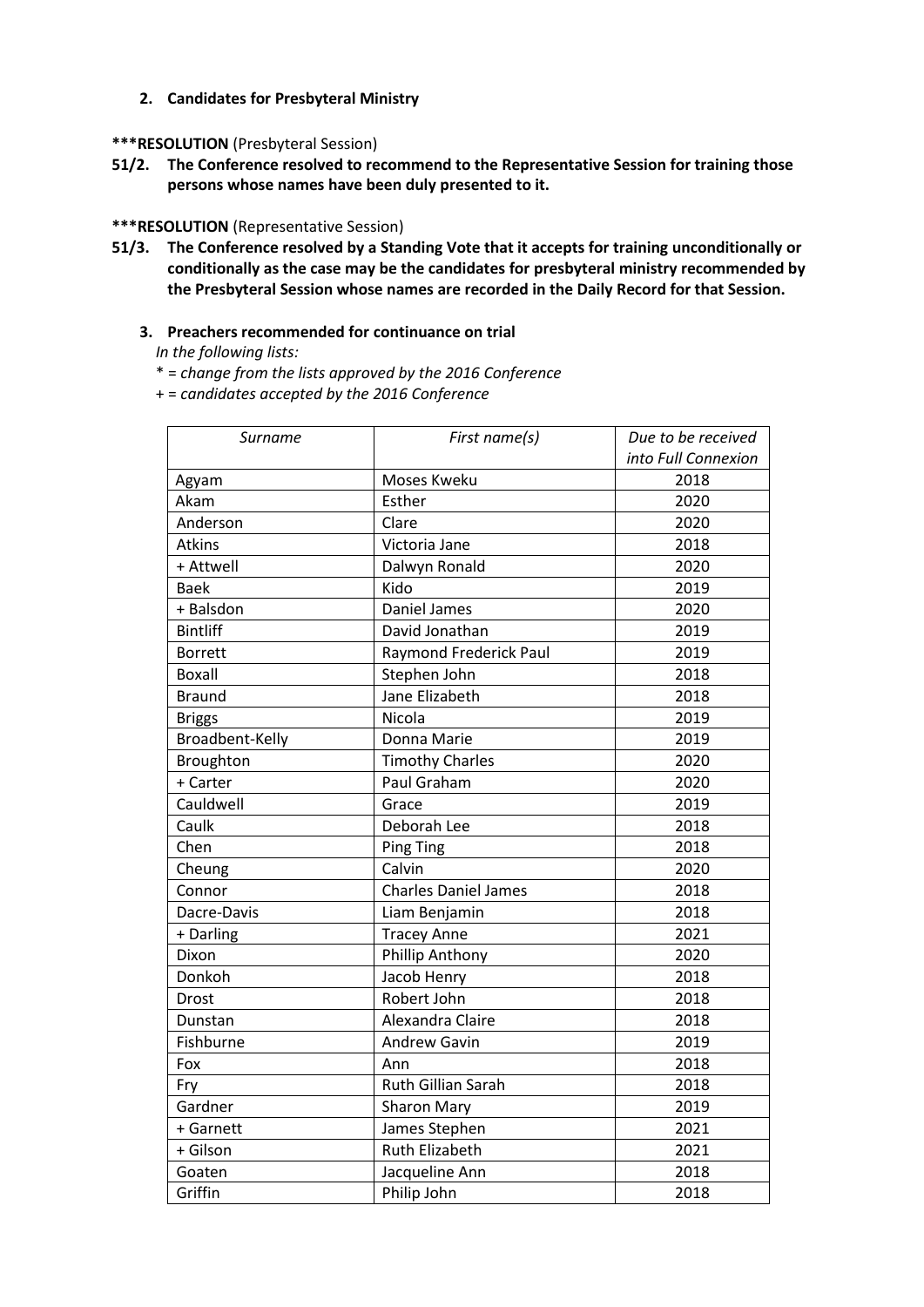| Guenault            | Susan                      | 2018 |
|---------------------|----------------------------|------|
| Hackett             | Jeremy Harry Arthur        | 2018 |
| + Hackett           | Natalie Jade               | 2020 |
| Hagerman            | Samantha                   | 2020 |
| Harris              | Elizabeth Mary             | 2018 |
| Hibberts            | Peter William              | 2018 |
| Holroyd             | Emma                       | 2019 |
| Jackson             | <b>Christopher Andrew</b>  | 2018 |
| + John              | Moses                      | 2021 |
| + King              | Julie Ann                  | 2021 |
| *Kingston           | Kenneth Peter              | 2020 |
| *Konadu-Yiadom      | Alberta                    | 2019 |
| *Lake               | Sydney Samuel Ekundayo     | 2020 |
| + Langton-Miller    | Nicola Joy                 | 2021 |
| Lawrence            | Anne                       | 2019 |
| Lees                | David Michael              | 2019 |
| + Lincoln           | Judith Cecilia             | 2020 |
| *Lowe               | Sarah Louise               | 2018 |
| Lunn                | Matthew                    | 2020 |
| *Madenyika          | Charity Dambudzo           | 2018 |
| + Mahoney           | Alexis Jack                | 2020 |
| Makin               |                            | 2018 |
|                     | Angela Louise              |      |
| * Malnutt [formerly | John Peter                 | 2020 |
| Colenutt]           |                            |      |
| Mapamula            | Farai                      | 2018 |
| + Marchington       | <b>Andrew Clive Glover</b> | 2021 |
| <b>Mares</b>        | <b>Alison Frances</b>      | 2018 |
| + Maydew            | Leigh Andrew               | 2021 |
| McAloon             | David                      | 2018 |
| Ndoho               | Nancy Nazi                 | 2018 |
| Nzegwu              | Charity                    | 2018 |
| + Oates             | Naomi Margaret             | 2021 |
| Obong-Oshotse       | Greg                       | 2018 |
| Parker              | Jonathan Paul              | 2019 |
| + Parker            | Thomas James               | 2020 |
| Preece              | Christine Pamela           | 2019 |
| Pullan              | Jill                       | 2018 |
| Rawlinson           | Claire                     | 2019 |
| + Reed              | Stuart John                | 2021 |
| Rutlidge            | Karl Aiden                 | 2019 |
| Sachikonye          | Mary                       | 2019 |
| Sandy               | Christopher Lindon Alusine | 2018 |
| Schofield           | John Charles               | 2018 |
| *Scrivens           | Benjamin                   | 2020 |
| Shallow             | Helen                      | 2018 |
| *Shanganya          | Cliff                      | 2019 |
| Shorley             | Kim                        | 2018 |
| <b>Simms</b>        | <b>Timothy Paul</b>        | 2018 |
| Simpson             | Tony                       | 2019 |
| + Smith             | Zena Frances               | 2020 |
| + Soon              | Josephine Ah Moi           | 2020 |
| Speirs              | David John                 | 2018 |
|                     |                            |      |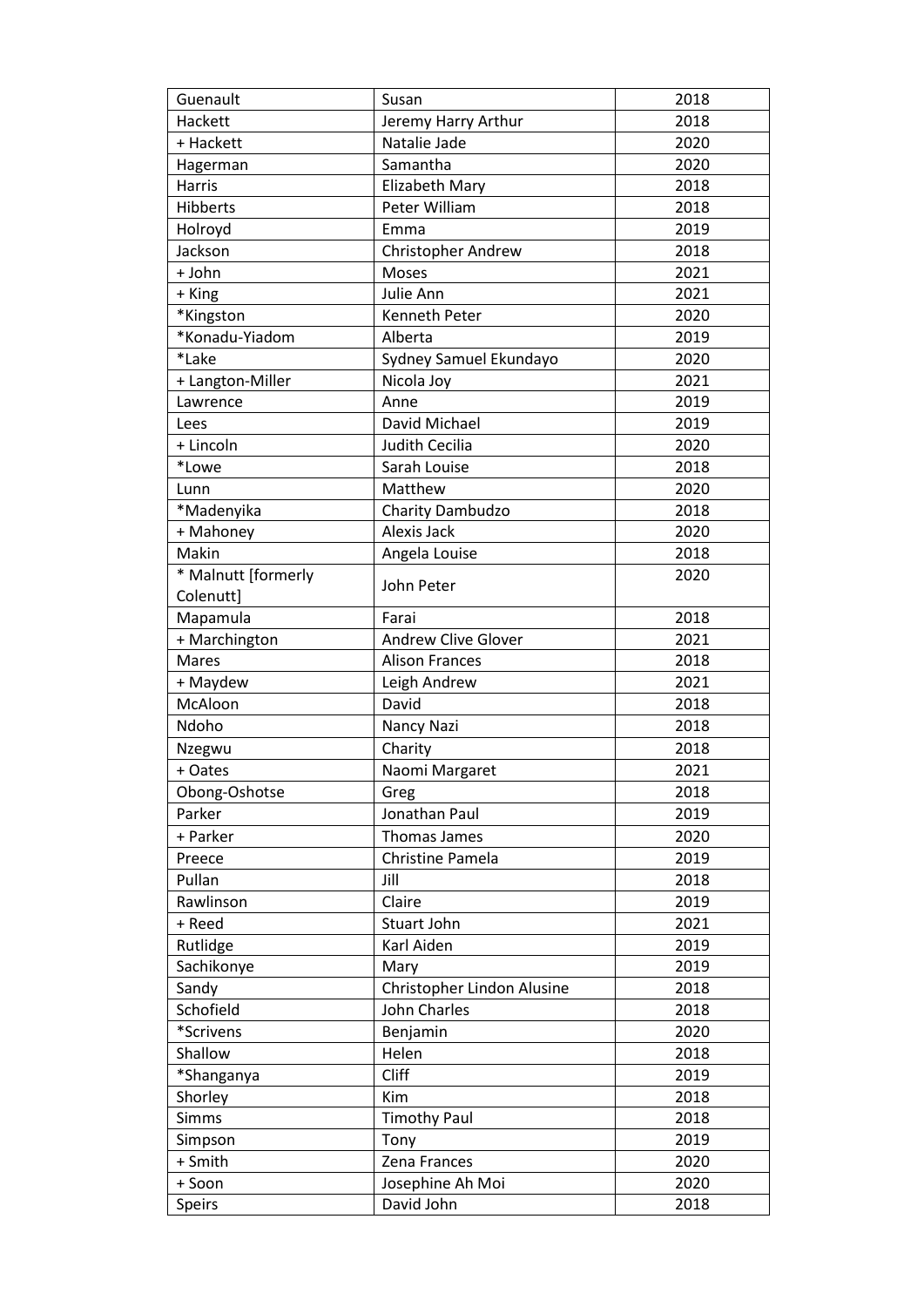| Stennett   | Rebekah Joy     | 2020 |
|------------|-----------------|------|
| + Sterling | Andrew John     | 2020 |
| Sutherby   | Christine       | 2018 |
| + Taylor   | Susan Barbara   | 2020 |
| *Thorne    | Penelope Jane   | 2018 |
| Valentine  | Lorna Elizabeth | 2018 |
| + Ventom   | Joy Ruth        | 2020 |
| Vernet     | Laurent Robert  | 2019 |
| Williams   | Karen Sian      | 2020 |
| *Wills     | Morwenna        | 2020 |
| Yi         | <b>Yang Sun</b> | 2018 |
| + Yovan    | Jervis Daniel   | 2020 |
| Zihle      | Mmasape Temana  | 2019 |

## **\*\*\*RESOLUTION** (Presbyteral Session)

# **51/4. The Conference adopted the report on preachers recommended for continuance on trial.**

## **4. Preachers on trial presented to the Conference for reception into Full Connexion in 2017**

| Surname             | First name(s)          |
|---------------------|------------------------|
| <b>Balfour</b>      | <b>Robert Andrew</b>   |
| Ballantyne          | <b>Frances Anne</b>    |
| <b>Ballard</b>      | Iain Mark              |
| Benney              | Paul Martyn            |
| <b>Binks</b>        | Denise                 |
| <b>Britton-Voss</b> | Gabriele Elisabeth     |
| Coles               | Rosemary Elizabeth     |
| Cooke               | <b>Timothy Mark</b>    |
| Croft               | Helen                  |
| Eaton-Challinor     | James lan              |
| <b>Hawkes</b>       | <b>Stephen Michael</b> |
| Hoff                | Gina Anne              |
| Holliman            | <b>Judith Anne</b>     |
| Le Mouton           | Karen Aileen Victoria  |
| Leigh               | Donna Alice            |
| Lownsbrough         | Ruth                   |
| Manley              | <b>Howard Craig</b>    |
| Martyn-Beck         | Nicola                 |
| Midcalf             | <b>Ruth Katherine</b>  |
| Moul                | Miriam Sarah           |
| Mukorombindo        | Patricia               |
| Njeru               | Stephanie              |
| Parkin              | Sarah Jane             |
| Pothecary           | Angela                 |
| Rand                | Joanna Ruth            |
| Short               | Tanya                  |
| Slocombe            | Martin                 |
| Smart               | Johanna Catherine      |
| Stonehewer          | <b>Patrick David</b>   |
| Tucker              | Wendy                  |
| Twumasi             | Benjamin               |
| Warwick             | Hilda Margaret         |